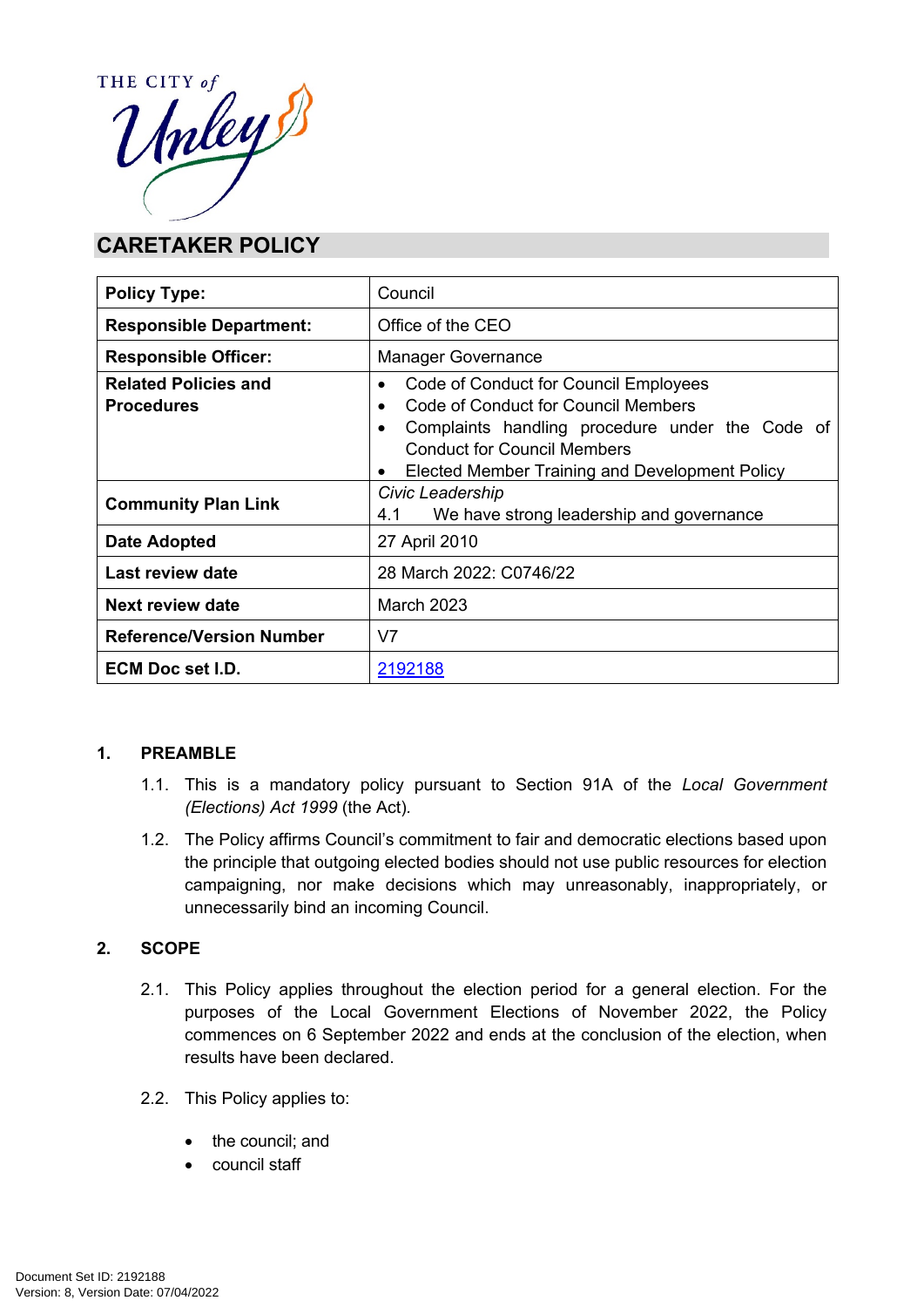- 2.3. The Policy does not apply to:
	- Supplementary elections.
- 2.4. In this Policy:
	- All references to 'Council Members' should be read as including the Mayor and the Deputy Mayor; and
	- All references to the Chief Executive Officer (CEO) should be read as including an Acting CEO and their delegate.
- 2.5. The Policy applies during an election period of Council to:
	- 2.5.1 Designated decisions made by Council, as defined by the Act;
	- 2.5.2 The use of Council resources, including:
		- Materials published by Council;
		- Equipment and stationery;
		- Hospitality services and attendance/participation at functions and events;
		- Access to Council information;
		- Media services issues:
		- Responsibilities of Council staff; and
	- 2.5.3 Other significant decisions that are made by the Council.
- 2.6. The Policy does not apply to the Council Assessment Panel (formerly known as the Development Assessment Panel or DAP) as the Panel is established under Section 83 of the *Planning, Development and Infrastructure Act 2016* and does not make decisions which fall within the definition of designated decision.

## **3 POLICY OBJECTIVES**

- 3.1 During a Local Government election period, Council will assume a 'Caretaker mode', and will avoid actions and decisions which could be perceived as intended to affect the results of an election or have a significant impact on, or unnecessarily bind, the incoming Council.
- 3.2 The purpose of this Policy is to clearly set the parameters that Council will operate within during an election period. Caretaker provisions are required pursuant to section 91A of the Act and are generally regarded as necessary for the promotion of transparent and accountable government during an election period.

## **4 DEFINITIONS**

| <b>Chief Executive Officer (CEO)</b> | means the appointed CEO or Acting CEO or<br>nominee. |
|--------------------------------------|------------------------------------------------------|
| <b>Council Member</b>                | means an elected member of the City of Unley.        |

THE CITY of Document Set ID: 2192188<br>Version: 8, Version Date: 07/04/2022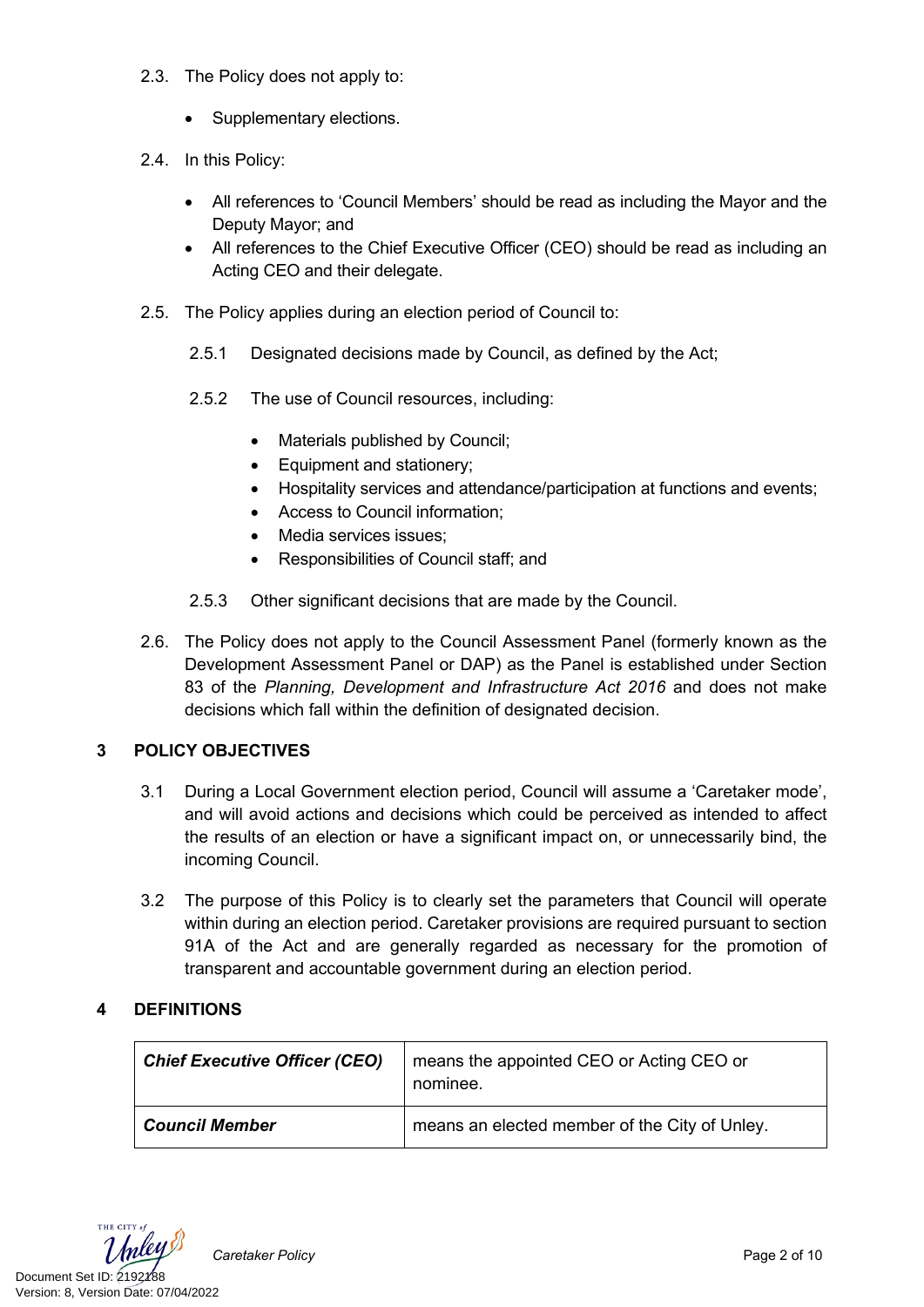| <b>Council staff</b>                                 | means any person that is employed full-time, part-<br>time, or casually by the Council who receives<br>renumeration for their work.                                                                                                                                                |
|------------------------------------------------------|------------------------------------------------------------------------------------------------------------------------------------------------------------------------------------------------------------------------------------------------------------------------------------|
| <b>Council's Electoral Liaison</b><br><b>Officer</b> | means the council employee nominated by the CEO<br>to undertake in-house election functions.                                                                                                                                                                                       |
| <b>Designated decision</b>                           | (as defined under Section 91A(8) of the Act) means a<br>decision which prevents Council from making a<br>resolution of the type specified (see clause 5.1<br>below).                                                                                                               |
| <b>Discretionary public</b><br>consultation          | means consultation that is not legislatively mandated<br>and is a process involving an invitation or invitations<br>to individuals, groups or organisations or the<br>community generally to comment on an issue,<br>proposed action or proposed policy (see clause<br>$5.11.2$ ). |
| <b>Election period</b>                               | means the period commencing on the day of the<br>close of nominations for a general election and<br>expiring at the conclusion of the general election.                                                                                                                            |
| <b>Electoral material</b>                            | means material which is calculated (i.e., intended, or<br>likely) to affect the result of an election (see clause<br>$5.7.2$ ).                                                                                                                                                    |
| <b>General election</b>                              | means a general election of Council Members held:                                                                                                                                                                                                                                  |
|                                                      | (a) under section 5 of the Act; or                                                                                                                                                                                                                                                 |
|                                                      | (b) pursuant to a proclamation or notice under the<br>Local Government Act 1999 (the Local<br>Government Act).                                                                                                                                                                     |
| <b>Minister</b>                                      | means the Minister for Local Government or other<br>minister of the South Australian government vested<br>with responsibility for the Act.                                                                                                                                         |
| <b>Major policy decision</b>                         | means a type of decision that the CEO should avoid<br>scheduling for consideration during an election period<br>(see clause 5.2.3).                                                                                                                                                |
| <b>Publication</b>                                   | means any type of publication, including but not<br>limited to, leaflets, newspapers, posters, email,<br>website, radio, social media etc (see clause 5.7.3).                                                                                                                      |
| <b>Significant decision</b>                          | means any major policy or other decision which will<br>significantly affect the Council area or community or<br>will inappropriately bind the incoming Council (see<br>clause 5.2.2).                                                                                              |

THE CITY of Document Set ID: 2192188<br>Version: 8, Version Date: 07/04/2022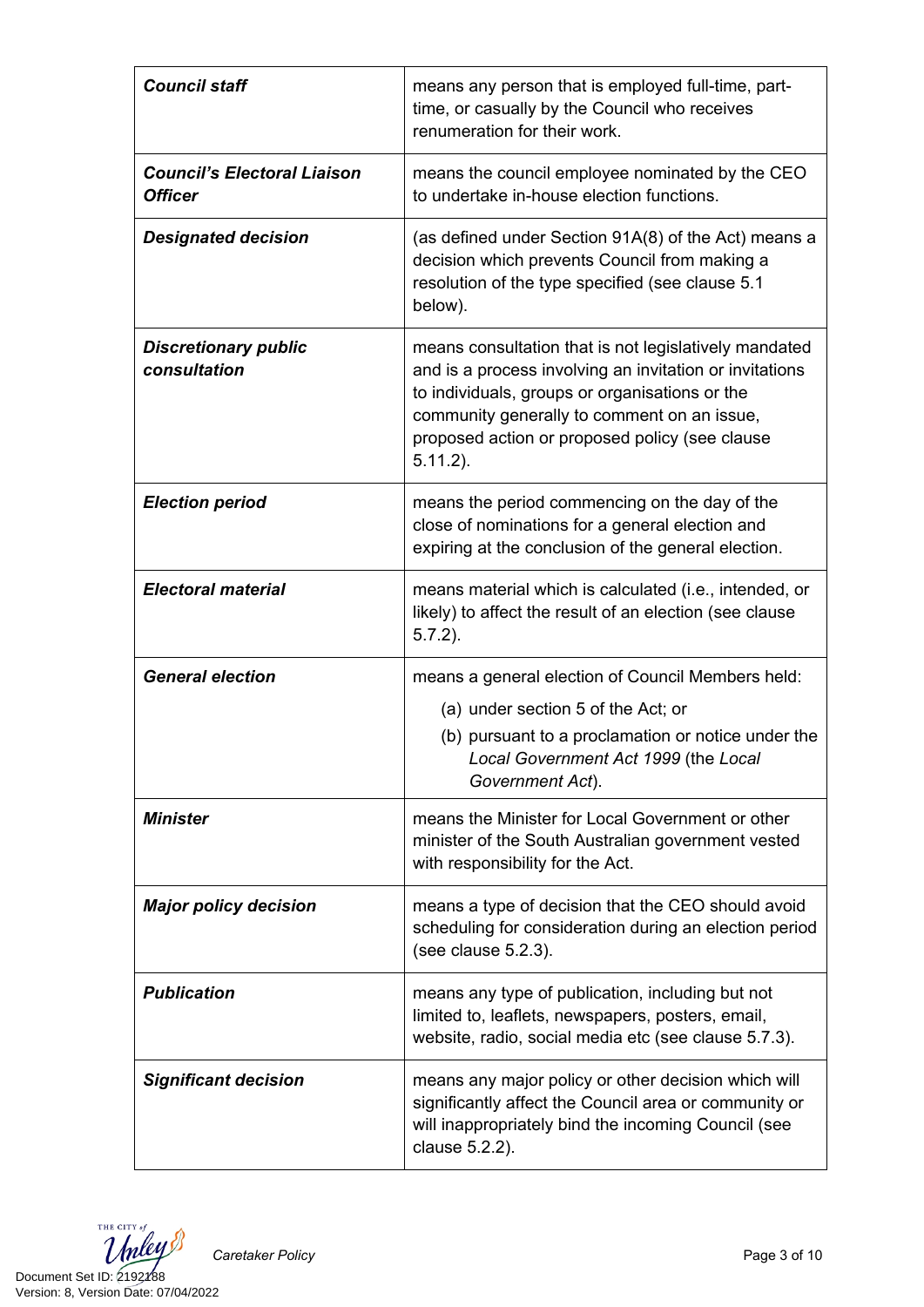## **5 POLICY**

## **5.1 'Designated decisions' prohibited by the** *Local Government (Elections) Act 1999*

- 5.1.1 The Council is prohibited from making a designated decision during an election period. A decision of the Council includes a decision of:
	- a committee of Council; and
	- a delegate of Council
- 5.1.2 In accordance with section 91A(8) of the Act "Designated decision" means a decision:
	- (a) relating to the employment or remuneration of a CEO other than a decision to appoint an acting CEO; or to suspend the CEO for serious and wilful misconduct;
	- (b) to terminate the appointment of a CEO; or
	- (c) to enter into a contract, arrangement or understanding (other than a contract for road construction, road maintenance or drainage works) the total value of which exceeds whichever is the greater of \$100,000 or 1% of the Council's revenue from rates in the preceding financial year, except if the decision:
		- i. relates to the carrying out of works in response to an emergency or disaster within the meaning of the *Emergency Management Act 2004*, or under section 298 of the *Local Government Act*;
		- ii. is an expenditure or other decision required to be taken under an agreement by which funding is provided to the Council by the Commonwealth or State Government or otherwise for the Council to be eligible for funding from the Commonwealth or State Government;
		- iii. relates to the employment of a particular Council employee (other than the CEO);
		- iv. is made in the conduct of negotiations relating to the employment of Council employees generally, or a class of Council employees, if provision has been made for funds relating to such negotiations in the budget of the Council for the relevant financial year and the negotiations commenced prior to the election period; or
		- v. relates to a Community Wastewater Management Systems scheme that has, prior to the election period, been approved by the Council.

# **5.2 Treatment of other significant decisions prohibited by this Policy**

- 5.2.1 So far as is reasonably practicable, the CEO should avoid scheduling significant decisions (including major policy decisions) for consideration during an election period and, instead, ensure that such decisions are:
	- considered by Council prior to the election period; or

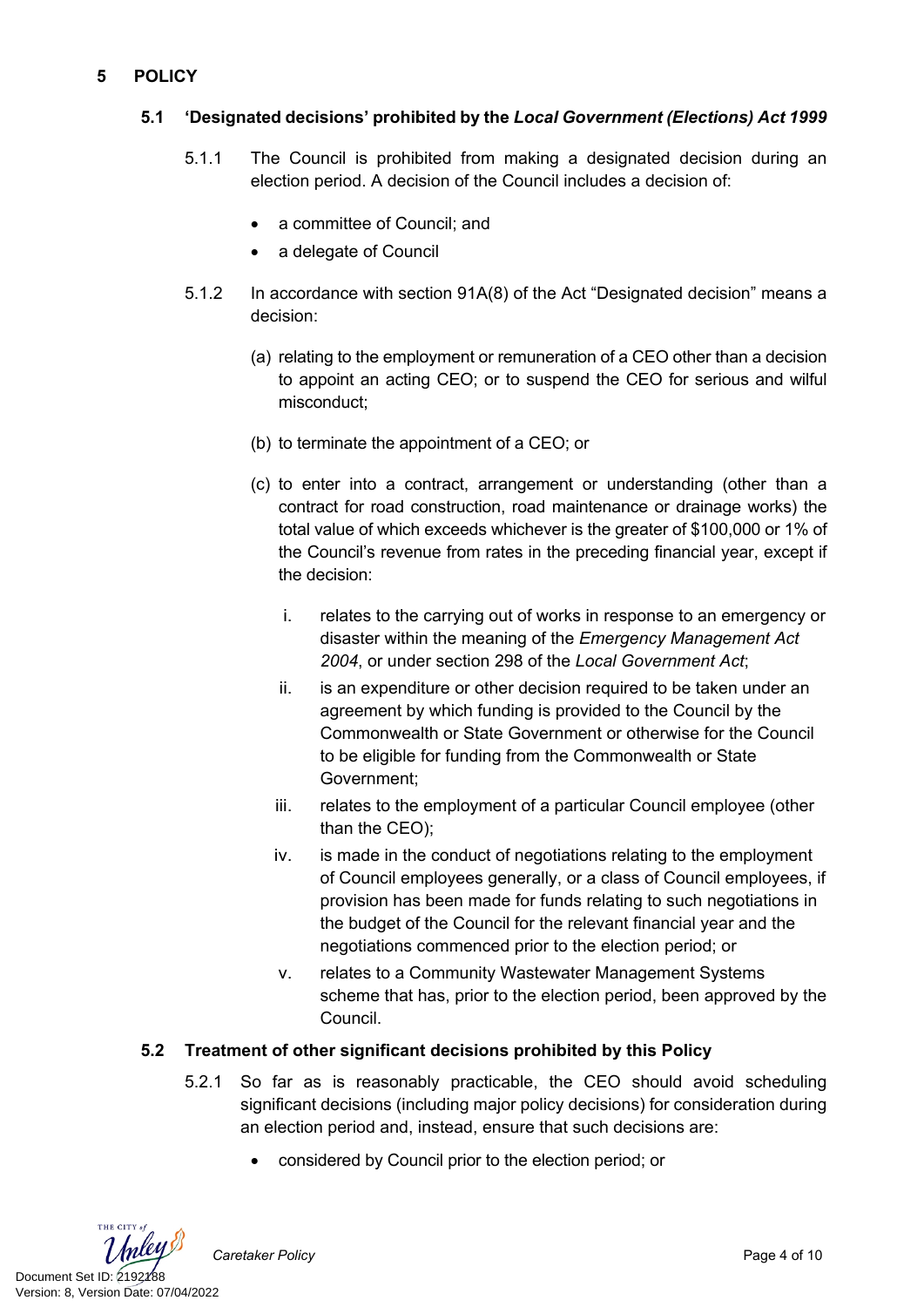- scheduled for determination by the incoming Council.
- 5.2.2 A 'significant decision' is any major policy or other decision which will significantly affect the Council area or community or will inappropriately bind the incoming Council.
- 5.2.3 In the context of this Policy, a 'major policy decision' may include any decision:
	- to spend unbudgeted monies;
	- to conduct unplanned public consultation:
	- to endorse a new policy;
	- to approve community grants;
	- to progress any matter which has been identified as an election issue; or
	- any other issue that is considered a major policy decision by the CEO that is not a designated decision.
- 5.2.4 The determination as to whether a major policy or other decision is significant will be made by the CEO, after consultation with the Mayor or Committee Presiding Member. The CEO must keep a record of all such determinations made by the CEO (including by previous CEO's) and make this list available to candidates upon request.
- 5.2.5 Where the CEO has determined that a decision is a major policy or otherwise significant decision, but circumstances arise that require the decision to be made during the election period, the CEO will report this to Council.
- 5.2.6 The aim of the CEO report to Council is to assist Council to assess whether the decision should be deferred for consideration by the incoming Council.
- 5.2.7 The CEO's report will address the following issues, where relevant:
	- a) why the matter is considered 'significant';
	- b) why the matter is considered urgent:
	- c) what are the financial impacts and other potential consequences of postponing the matter until after the election, on both the current Council and incoming Council;
	- d) whether deciding the matter will bind or significantly limit the policy choices of the incoming Council;
	- e) whether the matter requires the expenditure of unbudgeted funds;
	- f) whether the matter is the completion of an activity already commenced and previously endorsed by Council;
	- g) whether the matter requires community engagement;
	- h) any relevant statutory obligations or timeframes; and
	- i) whether dealing with the matter in the 'election period' is in the best interest of the Council area and community.
- 5.2.8 Council will consider the CEO's report and determine whether or not to make the decision.

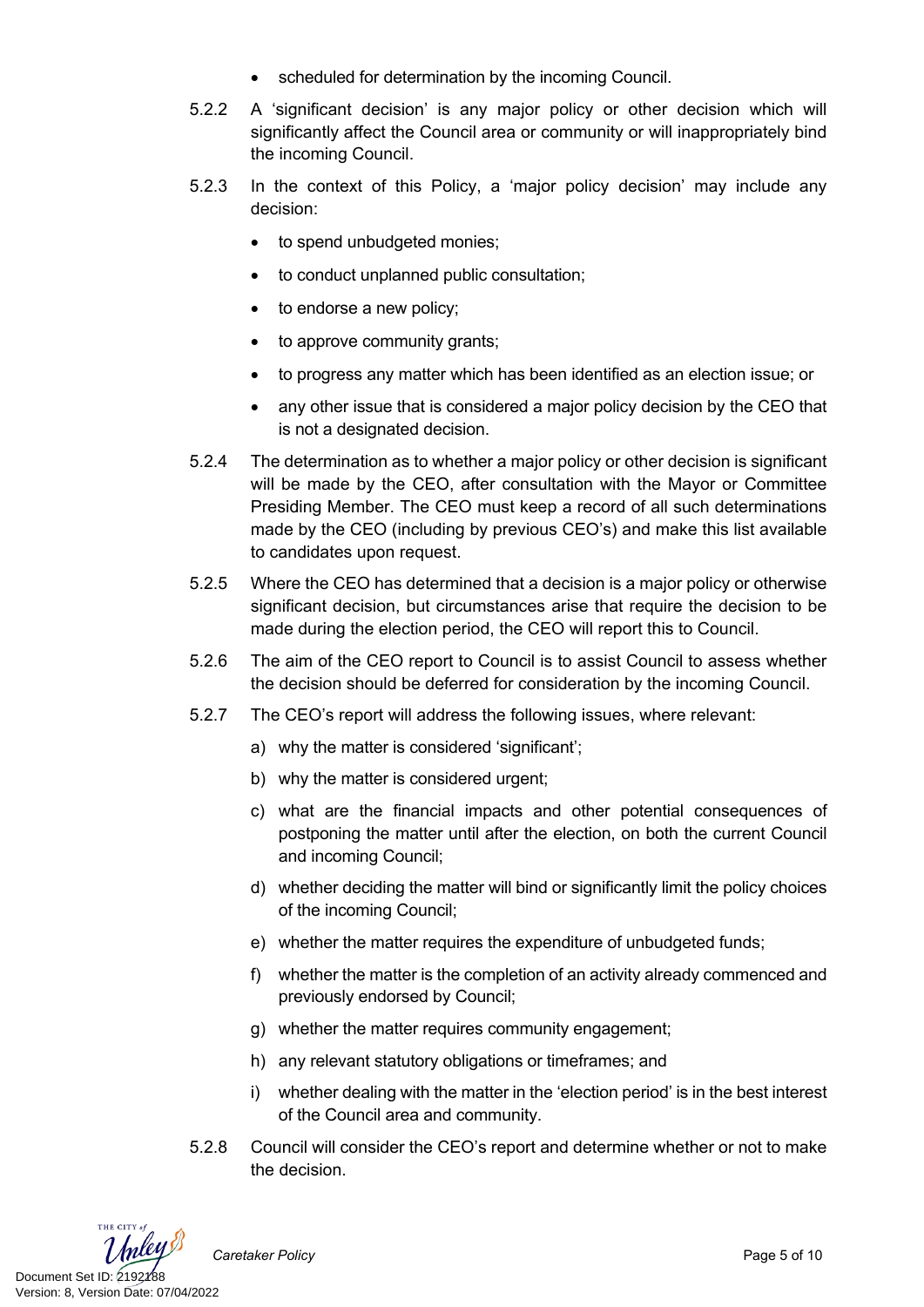## **5.3 Prohibition on the use of Council resources**

- 5.3.1 Council resources must not be used for the advantage of a particular candidate or group of candidates.
- 5.3.2 For clarity, neither the Act, nor this Policy prohibits a council providing resources to all members of the public, which incidentally includes all candidates for election.
- 5.3.3 The following Council resources must not be used for the advantage of a particular candidate or group of candidates and may only be used by Council Members, where necessary, in the performance of their ordinary duties as a Council Member:
	- Mobile phones
	- Council vehicles
	- Council provided landline phones, computers, and other office equipment beyond that provided to member of the public (e.g., in a public library)
	- Council provided business cards
	- Requests to Council employees to perform tasks which would confer an advantage on a candidate or group of candidates
	- The ability to issue invitations to Council events
	- Council travel arrangements (e.g., access to Council negotiated rates for flights, accommodation or hire cars)
	- Access to areas that members of the public cannot access, including areas within the property of third parties (e.g., 'Mayors Parlour' at a suburban football oval)
	- Council produced promotional brochures and documents
- 5.3.4 Despite paragraph 5.3.1, the Council may determine those Council resources that may be used by all candidates for election on an equal basis.

# **5.4 Consequence of contravening this Policy**

- 5.4.1 A designated decision made by Council during an election period is invalid, except where an exemption has been granted by the Minister.
- 5.4.2 Any person who suffers loss or damage as a result of acting in good faith on a designated decision made by the Council in contravention of this Policy is entitled to compensation from the Council for that loss or damage.

## **5.5 Application for exemption**

- 5.5.1 If the Council considers that it is faced with extraordinary circumstances which require the making of a designated decision during the election period, the Council may apply, in writing, to the Minister for an exemption to enable the making of a designated decision that would otherwise be invalid under section 91A of the Act and this Policy.
- 5.5.2 If the Minister grants an exemption to enable the making of a designated decision that would be invalid under section 91A of the Act and this Policy,

THE CITY of Document Set ID: 2192188<br>Version: 8, Version Date: 07/04/2022

*Caretaker Policy* Page 6 of 10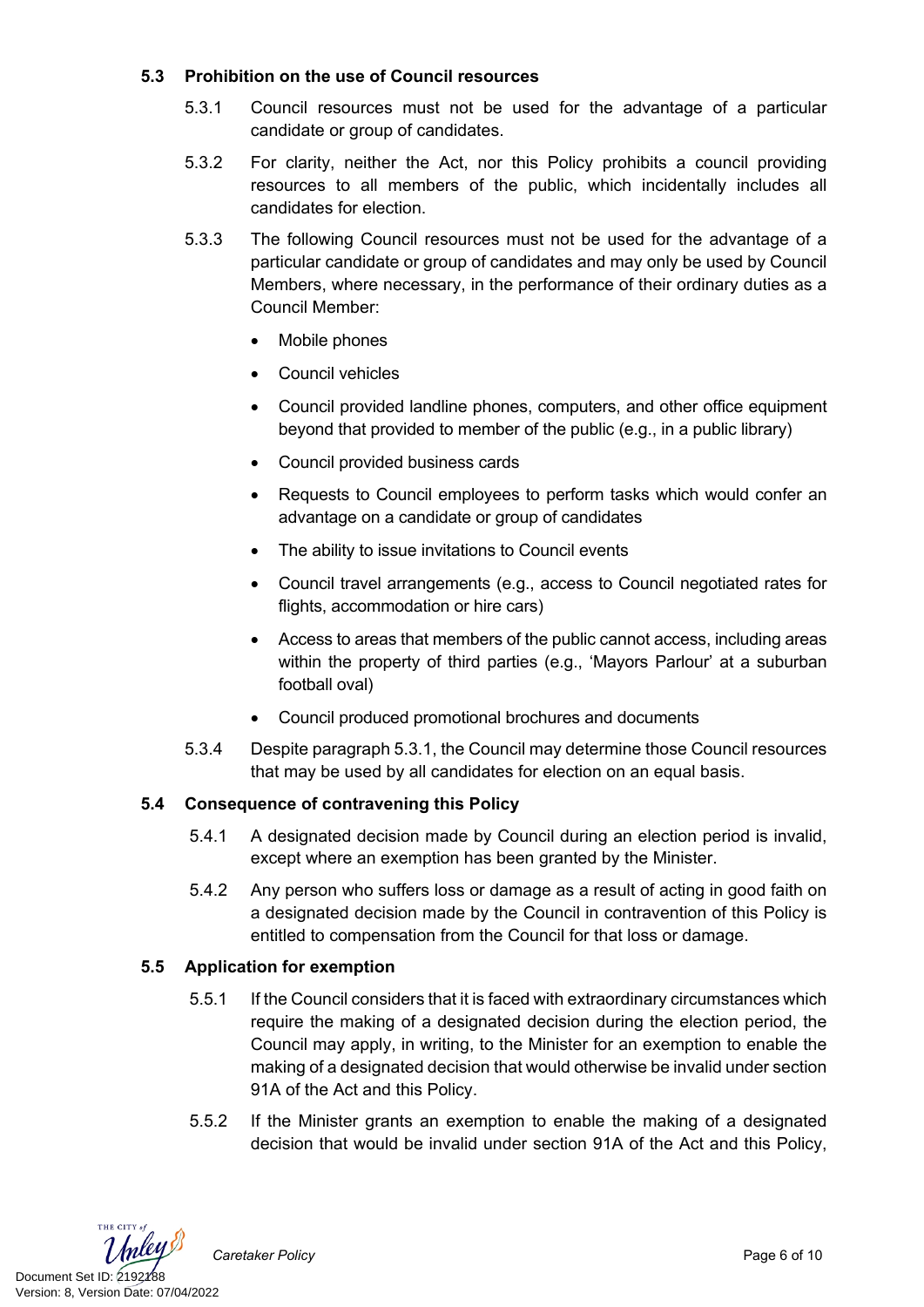then the Council and Council staff will comply with any conditions or limitations that the Minister imposes on the exemption.

#### **5.6 Decisions made prior to an election period**

5.6.1 The Policy applies to actual decisions made during an election period, not the announcement of decisions made prior to the election period.

#### **5.7 Publication of material during an election period**

- 5.7.1 Subject to the operation of Section 12(b) of the Act Council must not:
	- a) Print, publish or distribute; or
	- b) Cause, permit or authorise others to print, publish or distribute on behalf of Council,

any advertisement, handbill, pamphlet, or notice, including on the Council website or social media channels, that contains electoral material during an election period.

- 5.7.2 For the purposes of this Policy 'electoral material' means material which is calculated (i.e., intended, or likely) to affect the result of an election. However, it does not include any materials produced by Council relating to the provision of information, education and publicity designed to announce the holding of an election or promote public participation in the electoral processes, or materials produced by or on behalf of the Returning Officer for the purposes of conducting an election.
- 5.7.3 Council Members are permitted to publish campaign material on their own behalf, but cannot assert that the material is originating from, or authorised by, Council (e.g., using Council logos or their Council email address).

*NOTE: 'Publication' means any type of publication, including but not limited to leaflets, newspapers, posters, email, website, radio, social media etc.*

- 5.7.4 Insofar as any Council publications, such as the Annual Report, are required to be published during an election period, the content contained within them regarding Council Members will be restricted to that prescribed by the *Local Government Act and Regulations*.
- 5.7.5 Council publications produced before an election period containing material which might be construed as electoral material must not be circulated or displayed during the election period. However, these materials may be made available to members of the public upon request.
- 5.7.6 If Unley Life is scheduled to be published during the election period, the CEO may use this publication as an opportunity to promote the upcoming election.
- 5.7.7 Council Member columns will not be included in Unley Life editions published during the election period. The profiles of all candidates may be included in place of the Council Member columns.

## **5.8 Attendance at Events and Functions during an election period**

5.8.1 In this clause, reference to events and functions means gatherings involving external stakeholders to discuss, review, acknowledge, communicate, celebrate, or promote a program, strategy or issue which is of relevance to Council and its community and may take the form of conferences, workshops,

THE CITY of Document Set ID: 2192188<br>Version: 8, Version Date: 07/04/2022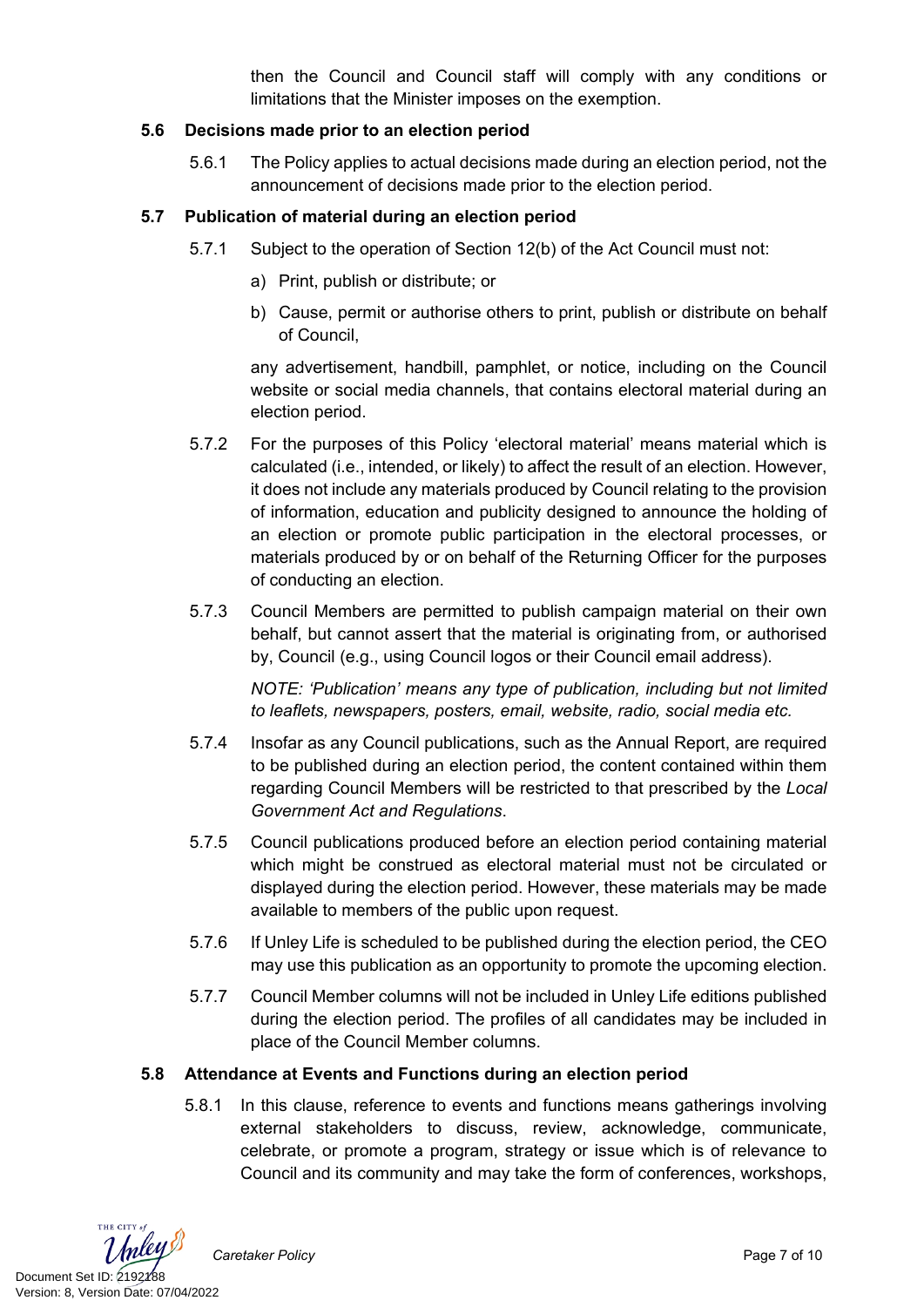forums, launches, promotional activities, and social occasions such as dinners, receptions, and balls.

- 5.8.2 Council Members may continue to attend events and functions staged by external bodies during an election period.
- 5.8.3 Council organised events and functions held during the election period will be reduced to only those essential to the operation of the Council.
- 5.8.4 Council Members must not give speeches or keynote addresses at Council organised or sponsored events and functions during an election period. Council Members may, however, make short welcome remarks at Council organised or sponsored events and functions during an election period.

#### **5.9 Media Service**

- 5.9.1 Council's media services are directly managed by or under the supervision of the CEO and are provided solely to promote Council activities or initiatives and must not be used in any manner that might favour a candidate during an election period.
- 5.9.2 Any request for media advice or assistance from Council Members during an election period will be referred to the CEO. No media advice will be provided in relation to election issues or in regard to publicity that involves specific Council Members.
- 5.9.3 Media releases will not refer to specific Council Members. Where it is necessary to identify a spokesperson in relation to an issue, the CEO will be the nominated person unless otherwise determined by the CEO.
- 5.9.4 During the election period, publicity campaigns, other than for the purpose of conducting the election in accordance with the requirements of Section 12(b) of the Act, will be avoided wherever possible. Where a publicity campaign is deemed necessary for a Council activity, it must be approved by the CEO.
- 5.9.5 In any event, Council publicity during an election period will be restricted to communicating normal Council activities and initiatives without any variation in form or size.
- 5.9.6 Council Members will not use their position as an elected representative or their access to Council staff and other Council resources to gain media attention in support of an election campaign.
- 5.9.7 During an election period, no Council employee may make any public statement that relates to an election issue unless such statements have been approved by the CEO.

## **5.10 Council Staff Responsibilities during an election period**

5.10.1 Prior to any election period, the CEO will ensure that all members of Council staff are advised in relation to the application of the Caretaker Policy.

#### 5.10.2 **Correspondence**

5.10.2.1 All correspondence addressed to Council Members will be answered by the CEO during the election period.

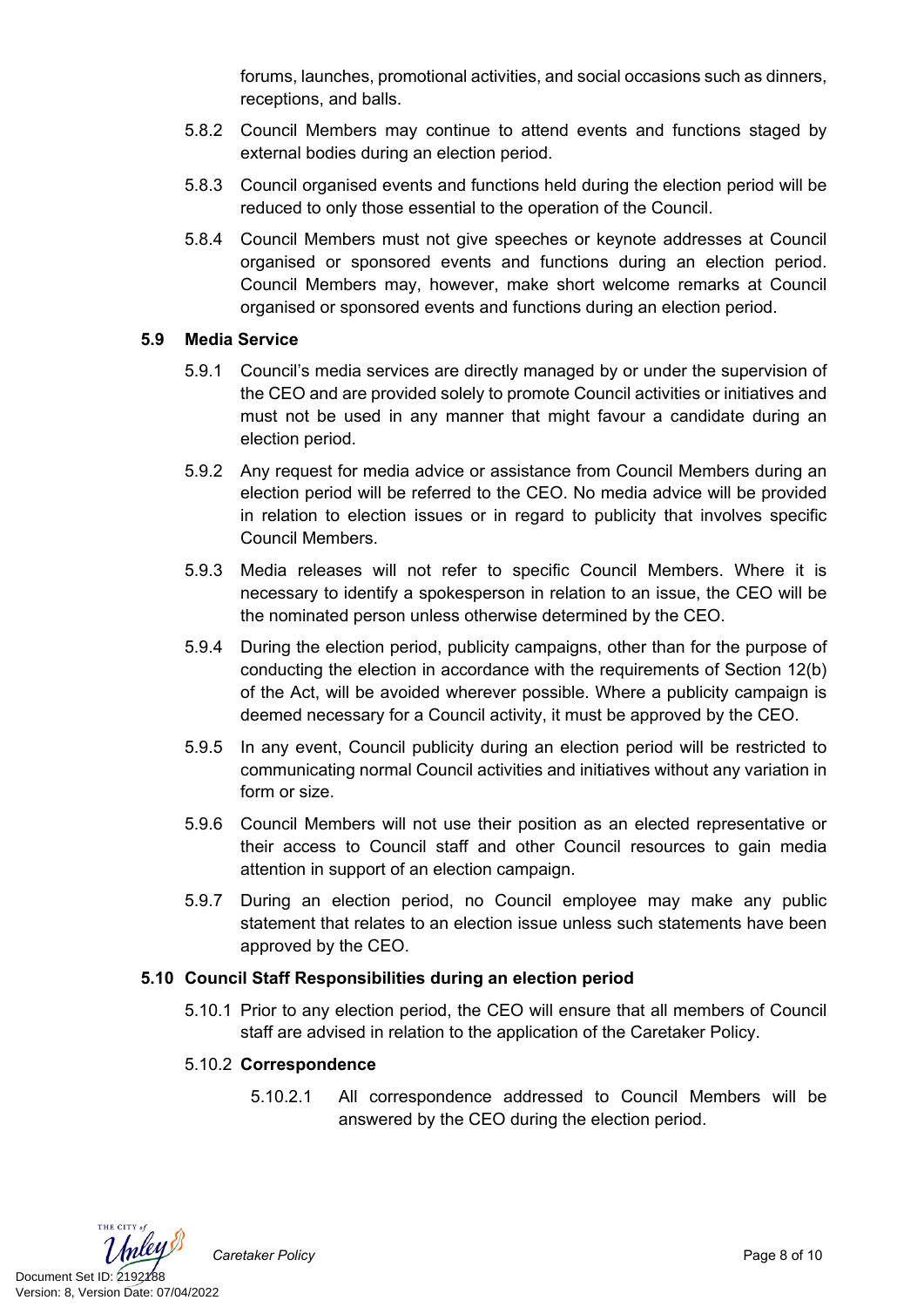#### 5.10.3 **Activities that may affect voting**

- 5.10.3.1 Council staff must not undertake any activity that may affect voting in the election, except where the activity relates to the election process and is authorised by the CEO.
- 5.10.3.2 Council staff must not authorise, use, or allocate a Council resource for any purpose which may influence voting in the election, except where it relates only to the election process and is authorised by the CEO.
- 5.10.3.3 Council staff must not assist Council Members in ways that are or could create a perception that they are being used for electoral purposes. In any circumstances where the use of Council resources might be construed as being related to a candidate's election campaign, the use must be reported to, and advice sought from, the CEO.

## **5.11 Public Consultation during an election period**

- 5.11.1 This Policy prohibits the conduct of discretionary public consultation during the election period.
- 5.11.2 For the purpose of this provision, discretionary public consultation means consultation that is not legislatively mandated and is a process involving an invitation or invitations to individuals, groups or organisations or the community generally to comment on an issue, proposed action, or proposed policy.
- 5.11.3 The Policy does not prevent any mandatory public consultation required by the *Local Government Act* or any other Act which must be undertaken to enable the Council to fulfil its functions in relation to any matter or decisions which are not prohibited by law or by this Policy.
- 5.11.4 Where public consultation is approved to occur during an election period, the results of that consultation will not be reported to Council until after the election period, except where it is necessary for the performance of functions as set out in clause 5.2 above.
- 5.11.5 Community meetings will not be held during an election period.

## **5.12 Council Member Training and Development**

5.12.1 The provisions within the Elected Member Training and Development Policy will cease at the close of nominations and recommence once the new Council has been sworn into office meaning that the Council will not fund any training and development activities for Council Members during this period.

## **6 LEGISLATION/REFERENCES**

- *Local Government Act 1999*
- *Local Government (Elections) Act 1999*
- *Local Government (Elections) Regulations 2010*

# **7 POLICY DELEGATIONS**

Nil applicable

THE CITY of Document Set ID: 2192188<br>Version: 8, Version Date: 07/04/2022